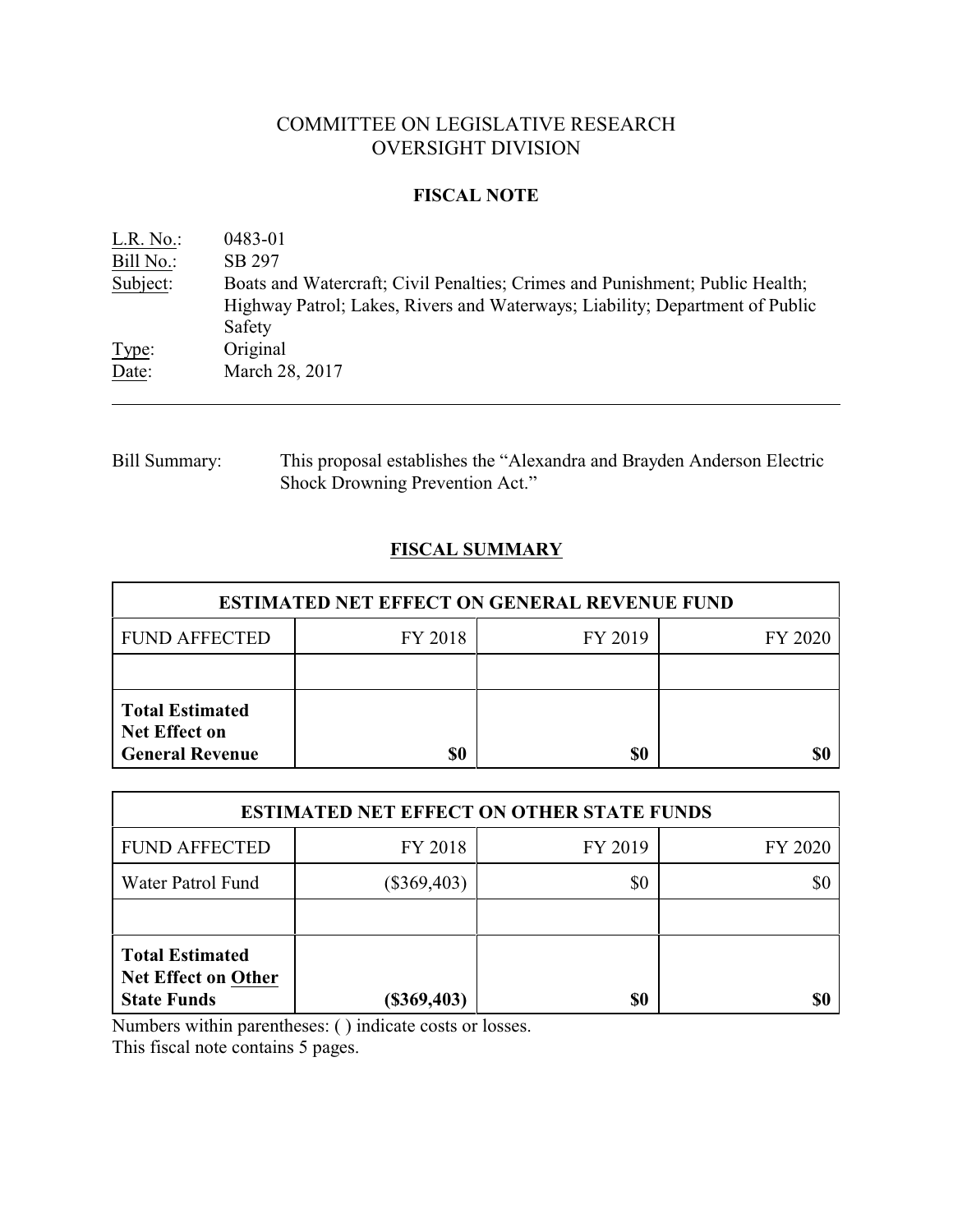L.R. No. 0483-01 Bill No. SB 297 Page 2 of 5 March 28, 2017

| <b>ESTIMATED NET EFFECT ON FEDERAL FUNDS</b>                        |         |         |         |  |
|---------------------------------------------------------------------|---------|---------|---------|--|
| <b>FUND AFFECTED</b>                                                | FY 2018 | FY 2019 | FY 2020 |  |
|                                                                     |         |         |         |  |
|                                                                     |         |         |         |  |
| <b>Total Estimated</b><br>Net Effect on All<br><b>Federal Funds</b> | \$0     | \$0     | \$0     |  |

| <b>ESTIMATED NET EFFECT ON FULL TIME EQUIVALENT (FTE)</b>    |         |         |         |  |
|--------------------------------------------------------------|---------|---------|---------|--|
| <b>FUND AFFECTED</b>                                         | FY 2018 | FY 2019 | FY 2020 |  |
|                                                              |         |         |         |  |
|                                                              |         |         |         |  |
| <b>Total Estimated</b><br><b>Net Effect on</b><br><b>FTE</b> |         |         |         |  |

 $\boxtimes$  Estimated Net Effect (expenditures or reduced revenues) expected to exceed \$100,000 in any of the three fiscal years after implementation of the act.

| <b>ESTIMATED NET EFFECT ON LOCAL FUNDS</b> |                  |                  |                  |
|--------------------------------------------|------------------|------------------|------------------|
| <b>FUND AFFECTED</b>                       | FY 2018          | FY 2019          | FY 2020          |
| <b>Local Government</b>                    | \$0 or (Unknown) | \$0 or (Unknown) | \$0 or (Unknown) |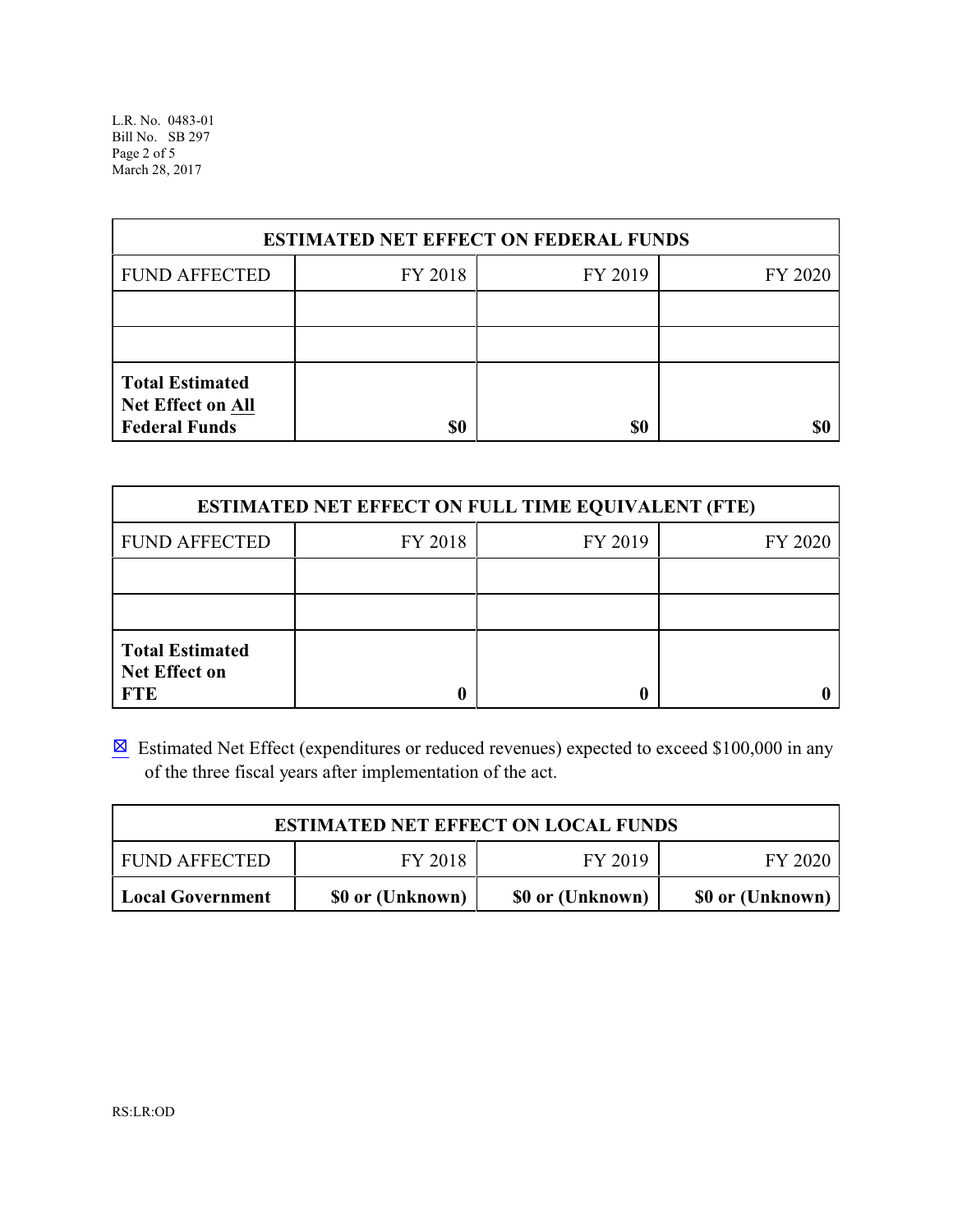L.R. No. 0483-01 Bill No. SB 297 Page 3 of 5 March 28, 2017

#### **FISCAL ANALYSIS**

#### ASSUMPTION

Officials from the **Department of Public Safety - Missouri Highway Patrol (MHP)** state the Highway Patrol would need to purchase 104 automated external defibrillators (AED) at a cost of \$134,680 (104 x \$1,295), 104 pelican cases at a cost of \$20,280 (104 x \$195), and 104 pediatric pads at a cost of \$7,800 (104 x \$75) to outfit the remaining boats in the fleet. An annual on-site maintenance agreement would be needed at a cost of \$206,643. This maintenance agreement would be valid for seven years from the date of purchase. Therefore, the total cost of the equipment and maintenance is \$369,403 in FY 2018 to the Water Patrol Fund (0400).

| \$134,680 |
|-----------|
| \$20,280  |
| \$7,800   |
| \$206,643 |
| \$369,403 |
|           |

According to reports from the Office of the State Treasurer, the balance of the Water Patrol Fund as of February 28, 2017 was \$690,672.

According to officials from the **Office of the Secretary of State (SOS)**, many bills considered by the General Assembly include provisions allowing or requiring agencies to submit rules and regulations to implement the act. The SOS is provided with core funding to handle a certain amount of normal activity resulting from each year's legislative session. The fiscal impact for this fiscal note to the SOS for Administrative Rules is less than \$2,500. The SOS recognizes that this is a small amount and does not expect that additional funding would be required to meet these costs. However, we also recognize that many such bills may be passed by the General Assembly in a given year and that collectively the costs may be in excess of what our office can sustain with our core budget. Therefore, we reserve the right to request funding for the cost of supporting administrative rules requirements should the need arise based on a review of the finally approved bills signed by the governor.

**Oversight** assumes the SOS could absorb the costs of printing and distributing regulations related to this proposal. If multiple bills pass which require the printing and distribution of regulations at substantial costs, the SOS could request funding through the appropriation process.

Officials from the **Joint Committee on Administrative Rules** state this legislation is not anticipated to cause a fiscal impact beyond its current appropriation.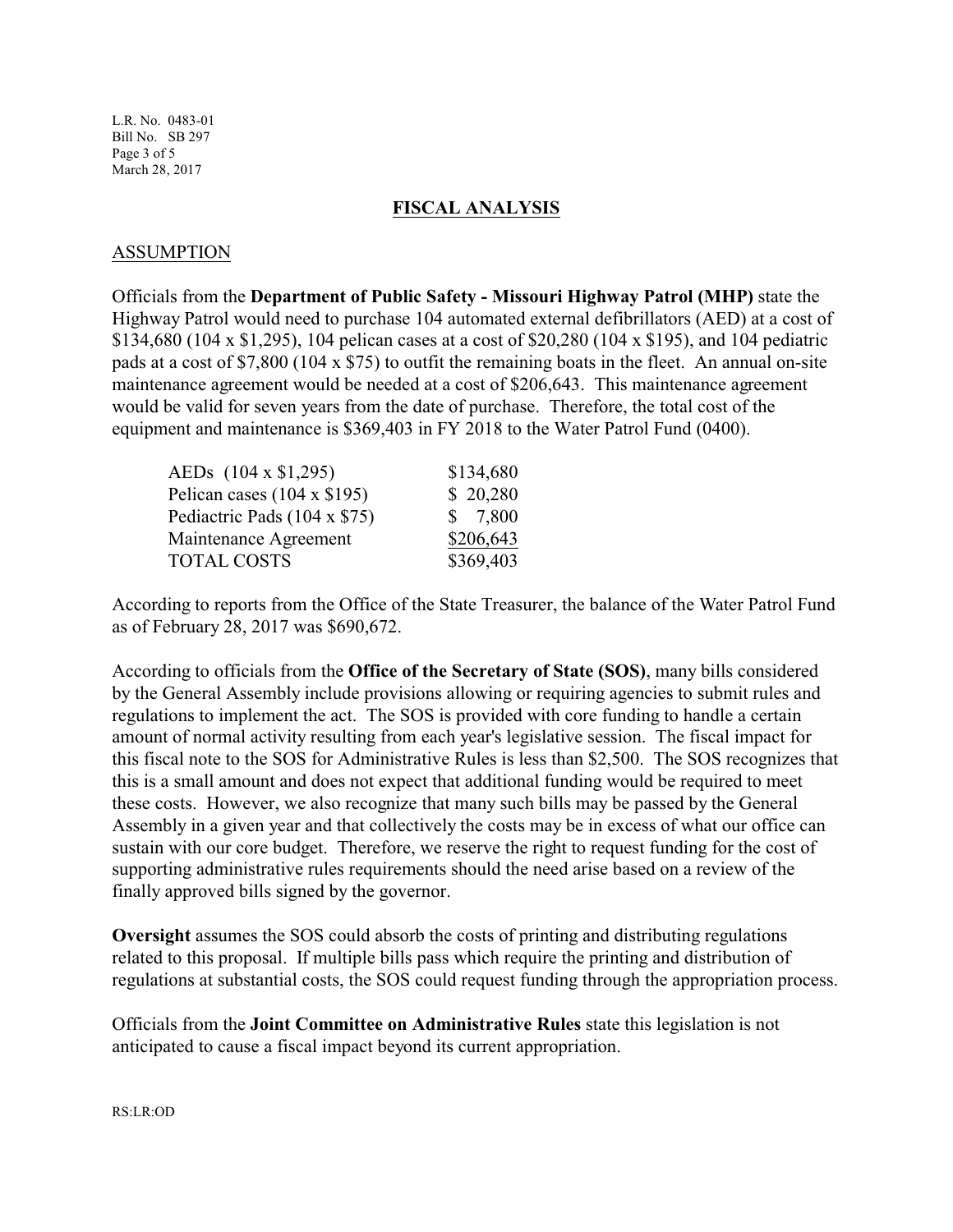L.R. No. 0483-01 Bill No. SB 297 Page 4 of 5 March 28, 2017

## ASSUMPTION (continued)

**Oversight** will also assume a \$0 or Unknown costs to local political subdivisions. Oversight assumes there may be local political subdivisions that may own bodies of water on which boat docks and/or marinas may be operating, and that upgrades may need to be made to the docks.

| <b>ESTIMATED NET EFFECT TO</b><br><b>LOCAL POLITICAL SUBDIVISIONS</b>                                                                  | \$0 or<br>(Unknown)           | \$0 or<br>(Unknown) | \$0 or<br>(Unknown) |
|----------------------------------------------------------------------------------------------------------------------------------------|-------------------------------|---------------------|---------------------|
| Costs - local political subdivisions that<br>own a body of water on which operates a<br>dock or marina may need electrical<br>upgrades | \$0 or<br>(Unknown)           | \$0 or<br>(Unknown) | \$0 or<br>(Unknown) |
| <b>LOCAL POLITICAL SUBDIVISIONS</b>                                                                                                    |                               |                     |                     |
| FISCAL IMPACT - Local Government                                                                                                       | FY 2018<br>$(10 \text{ Mo.})$ | FY 2019             | FY 2020             |
| <b>ESTIMATED NET EFFECT TO THE</b><br><b>WATER PATROL FUND</b>                                                                         | <u>(\$369,403)</u>            | <u>\$0</u>          | <u>\$0</u>          |
| Costs - MHP - to equip each vessel with<br>external defibrillators                                                                     | $(\$369,403)$                 | \$0                 | $\underline{\$0}$   |
| <b>WATER PATROL FUND</b>                                                                                                               |                               |                     |                     |
| FISCAL IMPACT - State Government                                                                                                       | FY 2018<br>$(10 \text{ Mo.})$ | FY 2019             | FY 2020             |

## FISCAL IMPACT - Small Business

Small businesses which own boats or marinas could be affected by provisions of this proposal.